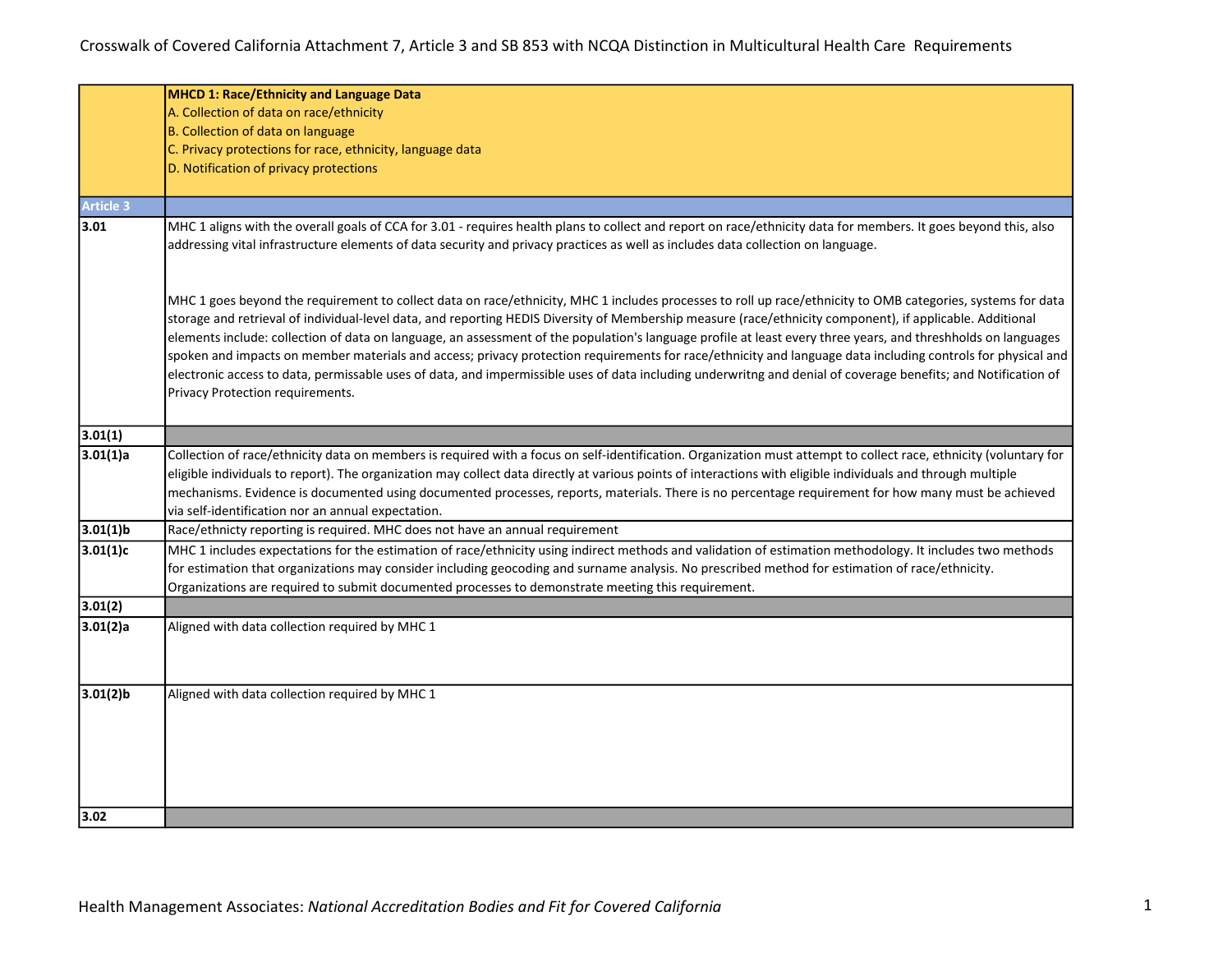|         | MHCD 1: Race/Ethnicity and Language Data                                                                                                              |
|---------|-------------------------------------------------------------------------------------------------------------------------------------------------------|
|         | A. Collection of data on race/ethnicity                                                                                                               |
|         | B. Collection of data on language                                                                                                                     |
|         | C. Privacy protections for race, ethnicity, language data                                                                                             |
|         | D. Notification of privacy protections                                                                                                                |
|         |                                                                                                                                                       |
| 3.02(1) | Aligns with MHC 1 data collection requirements                                                                                                        |
|         |                                                                                                                                                       |
|         |                                                                                                                                                       |
|         |                                                                                                                                                       |
|         |                                                                                                                                                       |
|         |                                                                                                                                                       |
|         |                                                                                                                                                       |
|         |                                                                                                                                                       |
|         |                                                                                                                                                       |
| 3.02(2) | Not addressed in this section                                                                                                                         |
|         |                                                                                                                                                       |
|         |                                                                                                                                                       |
|         |                                                                                                                                                       |
|         |                                                                                                                                                       |
|         |                                                                                                                                                       |
|         |                                                                                                                                                       |
|         |                                                                                                                                                       |
|         |                                                                                                                                                       |
| 3.03    | MHC 1 includes Limited English proficiency, does not address income, disability status, sexual orientation, and gender identity. Requires evidence of |
|         | compliance including documented processes, reports, and materials supporting evidence of data collection.                                             |
|         |                                                                                                                                                       |
|         |                                                                                                                                                       |
|         |                                                                                                                                                       |
|         |                                                                                                                                                       |
|         |                                                                                                                                                       |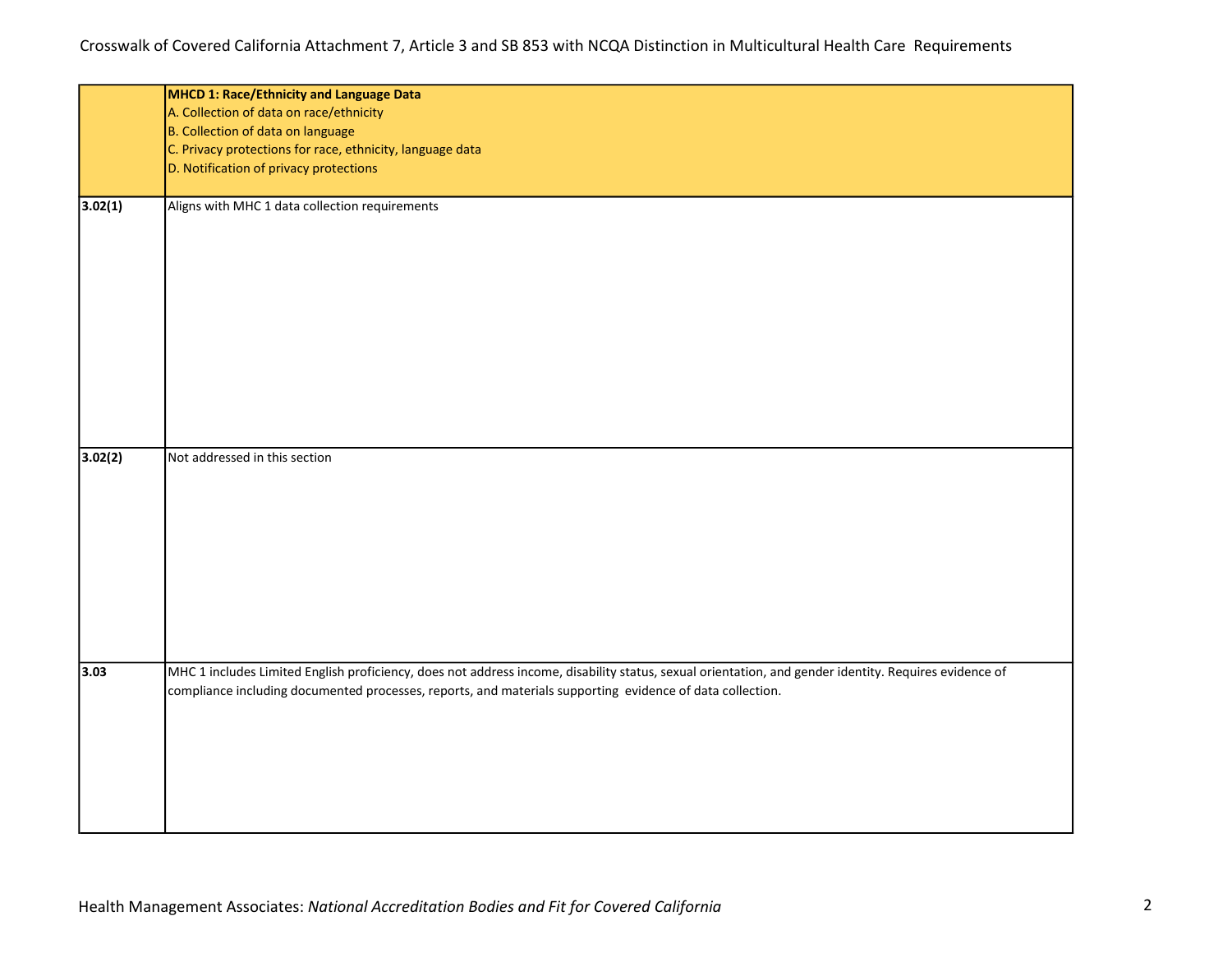|                                        | MHCD 1: Race/Ethnicity and Language Data                                           |  |  |  |
|----------------------------------------|------------------------------------------------------------------------------------|--|--|--|
|                                        | A. Collection of data on race/ethnicity                                            |  |  |  |
|                                        | B. Collection of data on language                                                  |  |  |  |
|                                        | C. Privacy protections for race, ethnicity, language data                          |  |  |  |
| D. Notification of privacy protections |                                                                                    |  |  |  |
|                                        |                                                                                    |  |  |  |
| 3.04                                   | Covered California encourages achievement of Multicultural Health Care Distinction |  |  |  |
| <b>CA Law</b>                          |                                                                                    |  |  |  |
| <b>SB 853</b>                          | MHC 1 aligns with collection and reporting requirements                            |  |  |  |
|                                        |                                                                                    |  |  |  |
|                                        |                                                                                    |  |  |  |
|                                        |                                                                                    |  |  |  |
|                                        |                                                                                    |  |  |  |
|                                        |                                                                                    |  |  |  |
|                                        |                                                                                    |  |  |  |
|                                        |                                                                                    |  |  |  |
|                                        |                                                                                    |  |  |  |
|                                        |                                                                                    |  |  |  |
|                                        |                                                                                    |  |  |  |
|                                        |                                                                                    |  |  |  |
|                                        |                                                                                    |  |  |  |
|                                        |                                                                                    |  |  |  |
|                                        |                                                                                    |  |  |  |
|                                        |                                                                                    |  |  |  |
|                                        |                                                                                    |  |  |  |
|                                        |                                                                                    |  |  |  |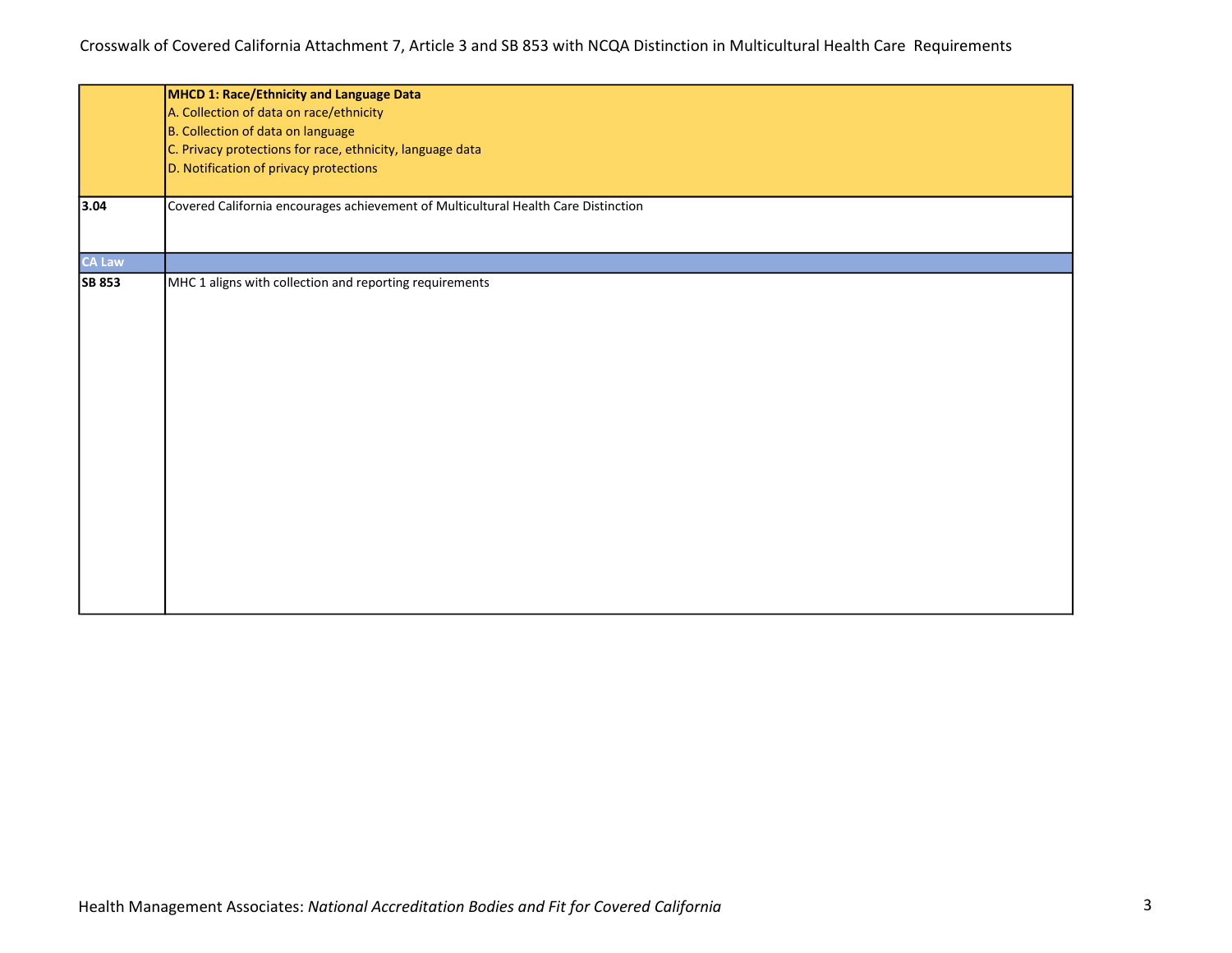| <b>Article 3</b>    | MHCD 2: Access and Availability of Language<br><b>Services</b><br>A. Written documents<br><b>B. Spoken language services</b><br>C. Support for language services<br>D. Notification of language services | <b>MHCD 3: Practitioner Network Cultural</b><br><b>Responsiveness</b><br>A. Assessment and Availability of Information<br><b>B. Enhancing Network Responsiveness</b> | MHCD 4: Culturally and Linguistically<br><b>Appropriate Services Programs</b><br>A. Program Description<br><b>B.</b> Annual Evaluation |  |
|---------------------|----------------------------------------------------------------------------------------------------------------------------------------------------------------------------------------------------------|----------------------------------------------------------------------------------------------------------------------------------------------------------------------|----------------------------------------------------------------------------------------------------------------------------------------|--|
| 3.01                | Not addressed in this section                                                                                                                                                                            | Not addressed in this section                                                                                                                                        | Not addressed in this section                                                                                                          |  |
| 3.01(1)             |                                                                                                                                                                                                          |                                                                                                                                                                      |                                                                                                                                        |  |
| 3.01(1)a            | Not addressed in this section                                                                                                                                                                            | Not addressed in this section                                                                                                                                        | Not addressed in this section                                                                                                          |  |
| $3.01(1)$ b         | Not addressed in this section                                                                                                                                                                            | Not addressed in this section                                                                                                                                        | Not addressed in this section                                                                                                          |  |
| 3.01(1)c            | Not addressed in this section                                                                                                                                                                            | Not addressed in this section                                                                                                                                        | Not addressed in this section                                                                                                          |  |
| 3.01(2)             |                                                                                                                                                                                                          |                                                                                                                                                                      |                                                                                                                                        |  |
| 3.01(2)a            | Not addressed in this section                                                                                                                                                                            | Not addressed in this section                                                                                                                                        | Not addressed in this section                                                                                                          |  |
| $3.01(2)$ b<br>3.02 | Not addressed in this section                                                                                                                                                                            | Not addressed in this section                                                                                                                                        | Not addressed in this section                                                                                                          |  |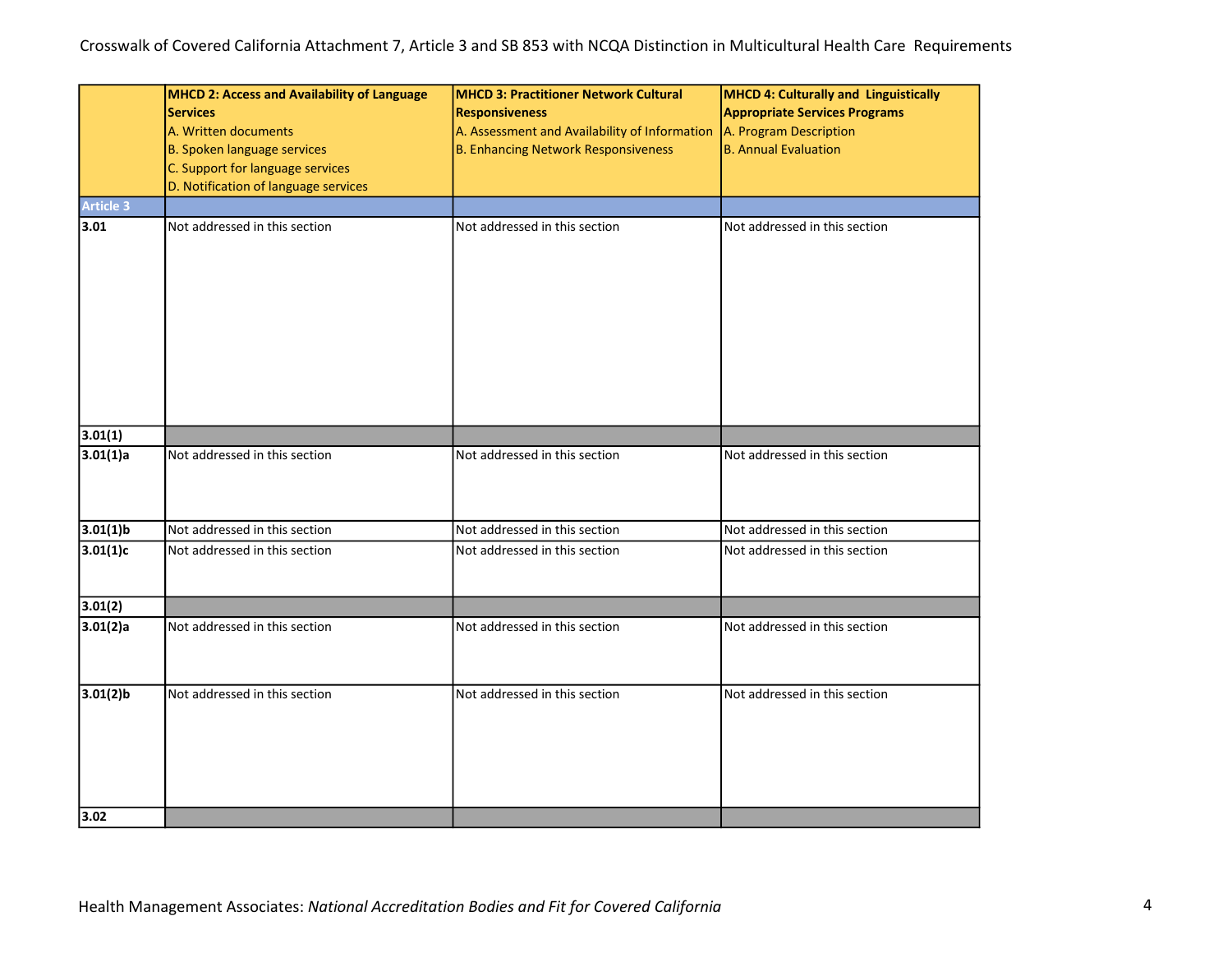|         | <b>MHCD 2: Access and Availability of Language</b><br><b>Services</b><br>A. Written documents<br><b>B. Spoken language services</b><br>C. Support for language services<br>D. Notification of language services | <b>MHCD 3: Practitioner Network Cultural</b><br><b>Responsiveness</b><br>A. Assessment and Availability of Information<br><b>B. Enhancing Network Responsiveness</b>                                                                                                                                                 | <b>MHCD 4: Culturally and Linguistically</b><br><b>Appropriate Services Programs</b><br>A. Program Description<br><b>B.</b> Annual Evaluation   |  |
|---------|-----------------------------------------------------------------------------------------------------------------------------------------------------------------------------------------------------------------|----------------------------------------------------------------------------------------------------------------------------------------------------------------------------------------------------------------------------------------------------------------------------------------------------------------------|-------------------------------------------------------------------------------------------------------------------------------------------------|--|
| 3.02(1) | Not addressed in this section                                                                                                                                                                                   | Not addressed in this section                                                                                                                                                                                                                                                                                        | Not addressed in this section                                                                                                                   |  |
| 3.02(2) | Not addressed in this section                                                                                                                                                                                   | Not addressed in this section                                                                                                                                                                                                                                                                                        | MHC 4 includes substantive input from<br>community in developing an dmonitoring<br>programs to include CLAS programs and<br>narrow disparities. |  |
| 3.03    | MHC 2 focuses on access and availability of<br>language services, including in-person and<br>written translation, interpreter services                                                                          | Cultural responsiveness includes assessing<br>practitioner language options for LEP<br>members and making that information<br>available to members. MHC 3 also requires<br>assessment of network capacity to meet<br>member language needs and to develop a<br>plan to address gaps identified every three<br>years. | MHC 4 focuses on developing,<br>implementing, and evaluating annual work<br>plans to address CLAS, including needs of<br>LEP members.           |  |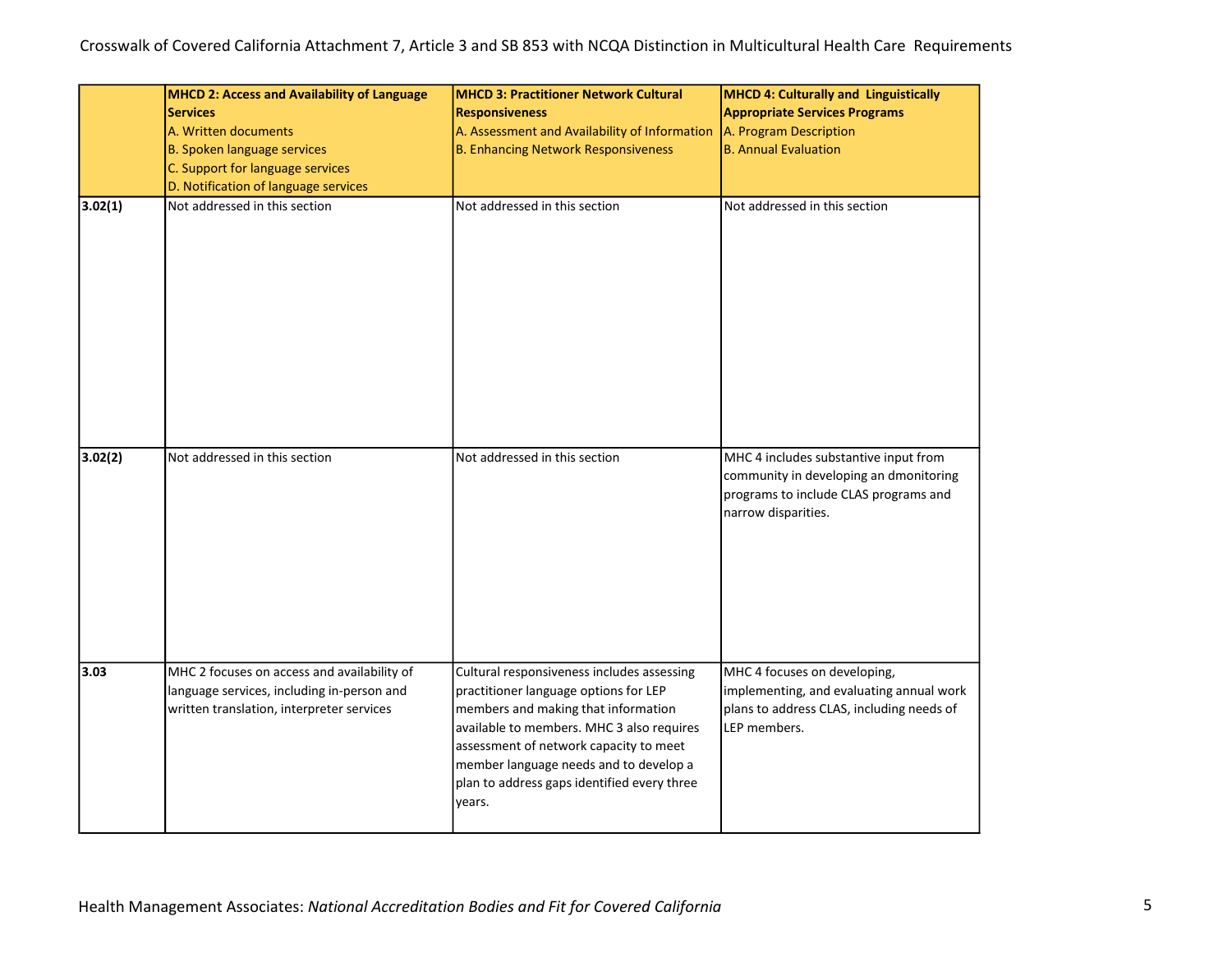| 3.04          | <b>MHCD 2: Access and Availability of Language</b><br><b>Services</b><br>A. Written documents<br>B. Spoken language services<br>C. Support for language services<br>D. Notification of language services<br>Covered California encourages achievement of<br><b>Multicultural Health Care Distinction</b> | <b>MHCD 3: Practitioner Network Cultural</b><br><b>Responsiveness</b><br>A. Assessment and Availability of Information<br><b>B. Enhancing Network Responsiveness</b><br>Covered California encourages achievement<br>of Multicultural Health Care Distinction | <b>MHCD 4: Culturally and Linguistically</b><br><b>Appropriate Services Programs</b><br>A. Program Description<br><b>B. Annual Evaluation</b><br>Covered California encourages achievement<br>of Multicultural Health Care Distinction                                                                                                                                                                                                                                                                                                                                                                                                                              |
|---------------|----------------------------------------------------------------------------------------------------------------------------------------------------------------------------------------------------------------------------------------------------------------------------------------------------------|---------------------------------------------------------------------------------------------------------------------------------------------------------------------------------------------------------------------------------------------------------------|---------------------------------------------------------------------------------------------------------------------------------------------------------------------------------------------------------------------------------------------------------------------------------------------------------------------------------------------------------------------------------------------------------------------------------------------------------------------------------------------------------------------------------------------------------------------------------------------------------------------------------------------------------------------|
| <b>CA Law</b> |                                                                                                                                                                                                                                                                                                          |                                                                                                                                                                                                                                                               |                                                                                                                                                                                                                                                                                                                                                                                                                                                                                                                                                                                                                                                                     |
| <b>SB 853</b> | NCQA standards are stricter: NCQA requires<br>translation for 1% or 200 eligible, whichever is<br>less, with a maximum of 15 languages.                                                                                                                                                                  | Not addressed in this section                                                                                                                                                                                                                                 | Aligned on linguistically appropriate<br>services. In addition, MHC 4 requires<br>organizations to continually improve their<br>services to meet the needs of relevant<br>populations. It requires a written program<br>description and an annual evaluation. It also<br>contains specific requirements for<br>community engagement and provides a<br>uniform framework for its internal annual<br>evaluation. Under MHC 4, the organization<br>must provide a writen program for<br>improving delivery of culturally and<br>linguistically appropriate services, which<br>must include a list of mesurable goals fo<br>improving CLAS and health care disparities. |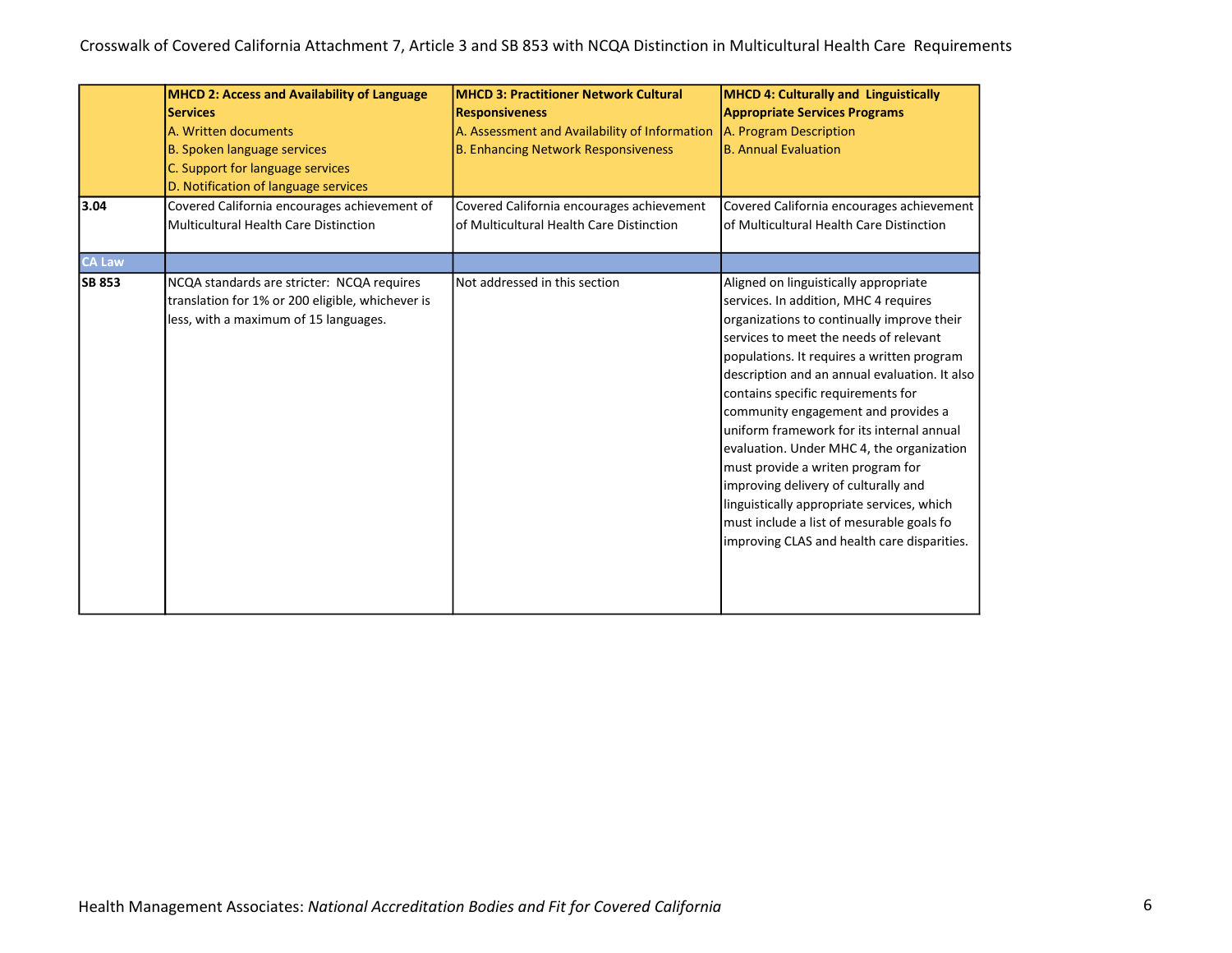|                  | <b>MHCD 5: Reducing Health Care Disparities</b>                                                                                                                                                                                                 |  |  |  |  |
|------------------|-------------------------------------------------------------------------------------------------------------------------------------------------------------------------------------------------------------------------------------------------|--|--|--|--|
|                  | A. Use of Data to Assess Disparities                                                                                                                                                                                                            |  |  |  |  |
|                  | <b>B. Use of Data to Monitor and Assess Services</b>                                                                                                                                                                                            |  |  |  |  |
|                  | C. Use of Data to Measure CLAS and Disparities                                                                                                                                                                                                  |  |  |  |  |
|                  |                                                                                                                                                                                                                                                 |  |  |  |  |
|                  |                                                                                                                                                                                                                                                 |  |  |  |  |
| <b>Article 3</b> |                                                                                                                                                                                                                                                 |  |  |  |  |
| 3.01             | Not addressed in this section                                                                                                                                                                                                                   |  |  |  |  |
|                  |                                                                                                                                                                                                                                                 |  |  |  |  |
|                  |                                                                                                                                                                                                                                                 |  |  |  |  |
|                  |                                                                                                                                                                                                                                                 |  |  |  |  |
|                  |                                                                                                                                                                                                                                                 |  |  |  |  |
|                  |                                                                                                                                                                                                                                                 |  |  |  |  |
|                  |                                                                                                                                                                                                                                                 |  |  |  |  |
|                  |                                                                                                                                                                                                                                                 |  |  |  |  |
|                  |                                                                                                                                                                                                                                                 |  |  |  |  |
|                  |                                                                                                                                                                                                                                                 |  |  |  |  |
|                  |                                                                                                                                                                                                                                                 |  |  |  |  |
| 3.01(1)          |                                                                                                                                                                                                                                                 |  |  |  |  |
| 3.01(1)a         | Not addressed in this section                                                                                                                                                                                                                   |  |  |  |  |
|                  |                                                                                                                                                                                                                                                 |  |  |  |  |
|                  |                                                                                                                                                                                                                                                 |  |  |  |  |
| $3.01(1)$ b      | Not addressed in this section                                                                                                                                                                                                                   |  |  |  |  |
| 3.01(1)c         | Not addressed in this section                                                                                                                                                                                                                   |  |  |  |  |
|                  |                                                                                                                                                                                                                                                 |  |  |  |  |
|                  |                                                                                                                                                                                                                                                 |  |  |  |  |
| 3.01(2)          |                                                                                                                                                                                                                                                 |  |  |  |  |
| 3.01(2)a         | MHC 5 requires using race/ethnicity and language data to identify disparities in care but does not include gender. NCQA                                                                                                                         |  |  |  |  |
|                  | requires reports to demonstrate compliance with this area. Stratification by gender is not a requirement.                                                                                                                                       |  |  |  |  |
|                  |                                                                                                                                                                                                                                                 |  |  |  |  |
|                  |                                                                                                                                                                                                                                                 |  |  |  |  |
| $3.01(2)$ b      | Attachment 7 is more specific, identifying clinical measures for improvement and outlining steps for developing annual<br>intermediate milestones in the reduction of disparities. NCQA does not prescribe clinical measures to be analyzed for |  |  |  |  |
|                  | disparities by race/ethinicity but requires organizations to stratify one or more HEDIS or other clinical performance                                                                                                                           |  |  |  |  |
|                  | meausres using individual-level data. Gender is not included in MHC 5. Despite differences, MHC 5 provides the                                                                                                                                  |  |  |  |  |
|                  | infrastructure to support Covered California's requirements for race/ethnicity data stratification, disparity analysis, and                                                                                                                     |  |  |  |  |
|                  | reporting.                                                                                                                                                                                                                                      |  |  |  |  |
|                  |                                                                                                                                                                                                                                                 |  |  |  |  |
| 3.02             |                                                                                                                                                                                                                                                 |  |  |  |  |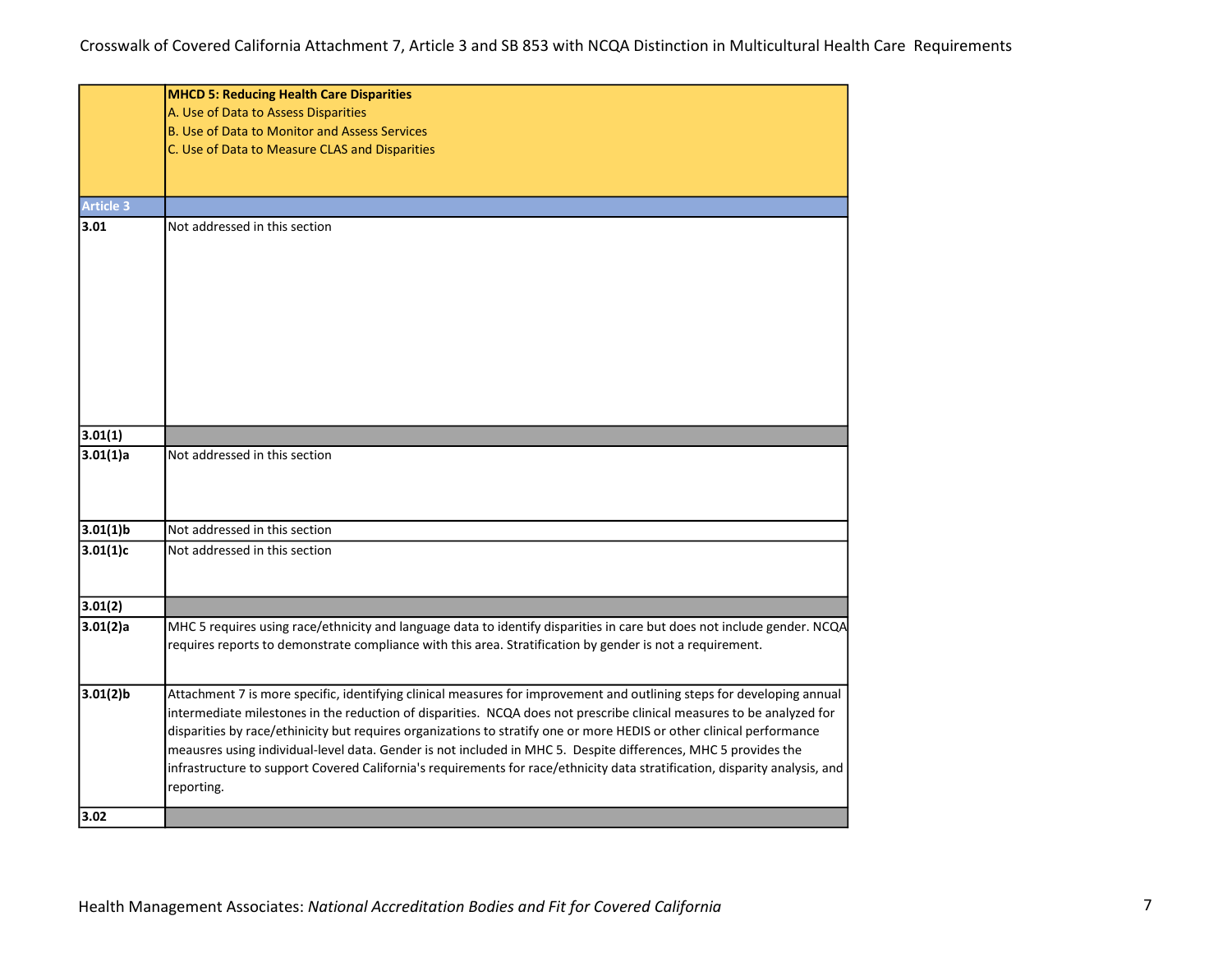|         | <b>MHCD 5: Reducing Health Care Disparities</b>                                                                                                                                                                                                                                                                                                                                                                                                                                                                                                                                                                                                                                                                                                                                                                                                                                                                                                                                                                                                                                                                                                                                                                                                                                                                                                                               |
|---------|-------------------------------------------------------------------------------------------------------------------------------------------------------------------------------------------------------------------------------------------------------------------------------------------------------------------------------------------------------------------------------------------------------------------------------------------------------------------------------------------------------------------------------------------------------------------------------------------------------------------------------------------------------------------------------------------------------------------------------------------------------------------------------------------------------------------------------------------------------------------------------------------------------------------------------------------------------------------------------------------------------------------------------------------------------------------------------------------------------------------------------------------------------------------------------------------------------------------------------------------------------------------------------------------------------------------------------------------------------------------------------|
|         | A. Use of Data to Assess Disparities                                                                                                                                                                                                                                                                                                                                                                                                                                                                                                                                                                                                                                                                                                                                                                                                                                                                                                                                                                                                                                                                                                                                                                                                                                                                                                                                          |
|         | B. Use of Data to Monitor and Assess Services                                                                                                                                                                                                                                                                                                                                                                                                                                                                                                                                                                                                                                                                                                                                                                                                                                                                                                                                                                                                                                                                                                                                                                                                                                                                                                                                 |
|         | C. Use of Data to Measure CLAS and Disparities                                                                                                                                                                                                                                                                                                                                                                                                                                                                                                                                                                                                                                                                                                                                                                                                                                                                                                                                                                                                                                                                                                                                                                                                                                                                                                                                |
|         |                                                                                                                                                                                                                                                                                                                                                                                                                                                                                                                                                                                                                                                                                                                                                                                                                                                                                                                                                                                                                                                                                                                                                                                                                                                                                                                                                                               |
|         |                                                                                                                                                                                                                                                                                                                                                                                                                                                                                                                                                                                                                                                                                                                                                                                                                                                                                                                                                                                                                                                                                                                                                                                                                                                                                                                                                                               |
| 3.02(1) | Infrastructure can be aligned, but MHC 5 is less specific than Attachment 7. HMC 5 does not include baseline clinical<br>measures for diabetes, hypertension, asthma, and depression, required targets for 2020 or annual disaprities reduction<br>milestones based on national benchmarks. MHC 5 requires organizations to demonstrate that they are using data to<br>monitor and assess specific functions in the areas of language services, CLAS, and disparites with more specificity than<br>Attachment 7. For language services, organizations must use data to monitor and assess: utilization of langauge<br>services for organization functions; eligible individual experience with language services for organization functions;<br>staff experience with language services for organization functions; and eligible individual experience with language<br>services during health care encounters. For CLAS and disparities, organization must: identify and prioritize<br>opportunities to reduce heatlh care disparities; identfy and prioritize opportunities to improve CLAS; implement at<br>least on intervention to address a disparity and implement at least one intervention to improve a CLAS; evaluate the<br>effectiveness of an intervention to reduce a disparity; and evaluate the effectiveness of an intervention to improve<br>CLAS annually. |
| 3.02(2) | MHC 5 requires organizations to establish infrastructure for analyzing clinical performance by race/ethnicity and<br>language in order to assess existence of disparitie and focus quality improvement efforts toward improving the<br>provision of culturally and linguistically appropriate services and decreasing health care disparities. This includes<br>requirements on how the organization uses data to analyze one or more valid measures of clinical performance, such<br>as HEDIS for both race/ethnicity and language and one or more valid meausre of eligible individual experience, such as<br>CAHPS, by race/ethnicity or language. MHC 5 is less specific than Attachment 7 - it does not include baseline clinical<br>measures for diabetes, hypertension, asthma, and depression; required targets for 2020; or annual disaprities<br>reduction milestones based on national benchmarks.MHC 5 allows organizations to pick from any one or more valid<br>measures of clinical performance. The overall approach of MHC 5 can be aligned with Attachment 7.                                                                                                                                                                                                                                                                                               |
| 3.03    | MHC 5 requires organizations to use language data to analyze at least one clincial performance measure by language.<br>MHC 5 does not include the other four suggested areas of focus for expanded measurement: income, disability status,<br>sexual orientation, gender identity. Together, the infrastructure and capacity required to comply with NCQA's<br>Distinction in MHC and the organizational experience of gaining compliance could provide a roadmap for expanding<br>measurement into mutually agreed upon areas between health plans and Covered Califrnia.                                                                                                                                                                                                                                                                                                                                                                                                                                                                                                                                                                                                                                                                                                                                                                                                    |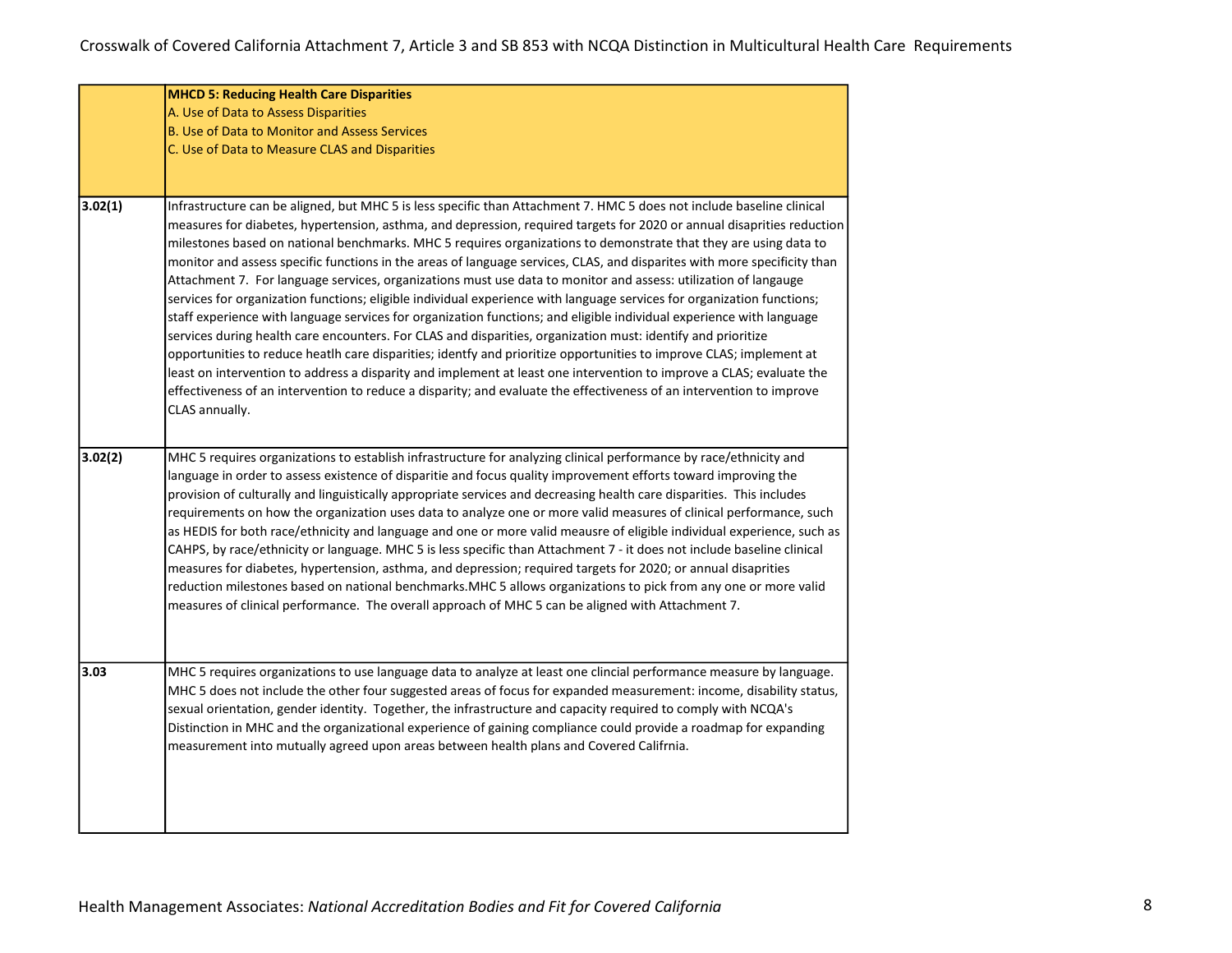|               | <b>MHCD 5: Reducing Health Care Disparities</b>                                                                  |
|---------------|------------------------------------------------------------------------------------------------------------------|
|               | A. Use of Data to Assess Disparities                                                                             |
|               | B. Use of Data to Monitor and Assess Services                                                                    |
|               | C. Use of Data to Measure CLAS and Disparities                                                                   |
|               |                                                                                                                  |
|               |                                                                                                                  |
| 3.04          | The Distinction in MHC is awarded for two years. The renewal process includes submitting a Renewal Survey before |
|               | the organization's status expires.                                                                               |
|               |                                                                                                                  |
| <b>CA Law</b> |                                                                                                                  |
| <b>SB 853</b> | Not addressed in this section                                                                                    |
|               |                                                                                                                  |
|               |                                                                                                                  |
|               |                                                                                                                  |
|               |                                                                                                                  |
|               |                                                                                                                  |
|               |                                                                                                                  |
|               |                                                                                                                  |
|               |                                                                                                                  |
|               |                                                                                                                  |
|               |                                                                                                                  |
|               |                                                                                                                  |
|               |                                                                                                                  |
|               |                                                                                                                  |
|               |                                                                                                                  |
|               |                                                                                                                  |
|               |                                                                                                                  |
|               |                                                                                                                  |
|               |                                                                                                                  |
|               |                                                                                                                  |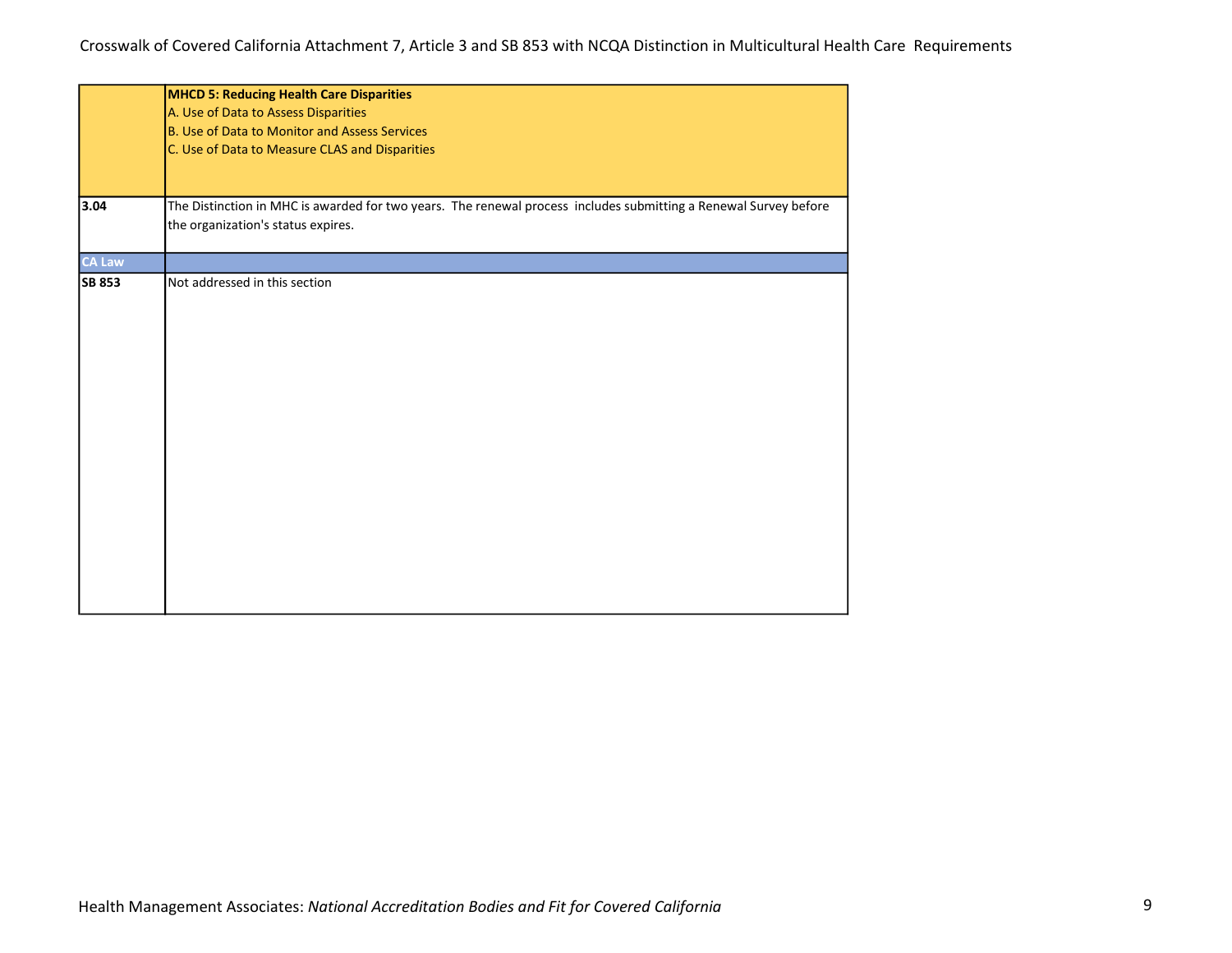| <b>MHCD 1: Race/Ethnicity</b><br>and Language Data | <b>IMHCD 2: Access and</b><br><b>Availability of Language</b> | <b>IMHCD 3: Practitioner</b><br><b>Network Cultural</b> | <b>MCHD 4: Culturally and</b><br><b>Linguistically Appropriate</b> | <b>MCHD 5: Reducing Health</b><br><b>Care Disparities</b> |
|----------------------------------------------------|---------------------------------------------------------------|---------------------------------------------------------|--------------------------------------------------------------------|-----------------------------------------------------------|
|                                                    | <b>Services</b>                                               | <b>Responsiveness</b>                                   | <b>Services Programs</b>                                           |                                                           |
| A. Collection of data on                           | A. Written documents                                          | A. Assessment and                                       | A. Program Description                                             | A. Use of Data to Assess                                  |
| race/ethnicity                                     |                                                               | <b>Availability of Information</b>                      |                                                                    | <b>Disparities</b>                                        |
| <b>B.</b> Collection of data on                    | B. Spoken language services                                   | <b>B. Enhancing Network</b>                             | <b>B. Annual Evaluation</b>                                        | B. Use of Data to Monitor and                             |
| language                                           |                                                               | <b>Responsiveness</b>                                   |                                                                    | <b>Assess Services</b>                                    |
| C. Privacy protections for                         | C. Support for language                                       |                                                         |                                                                    | C. Use of Data to Measure                                 |
| race, ethnicity, language                          | services                                                      |                                                         |                                                                    | <b>CLAS and Disparities</b>                               |
| data                                               |                                                               |                                                         |                                                                    |                                                           |
| D. Notification of privacy                         | D. Notification of language                                   |                                                         |                                                                    |                                                           |
| protections                                        | services                                                      |                                                         |                                                                    |                                                           |